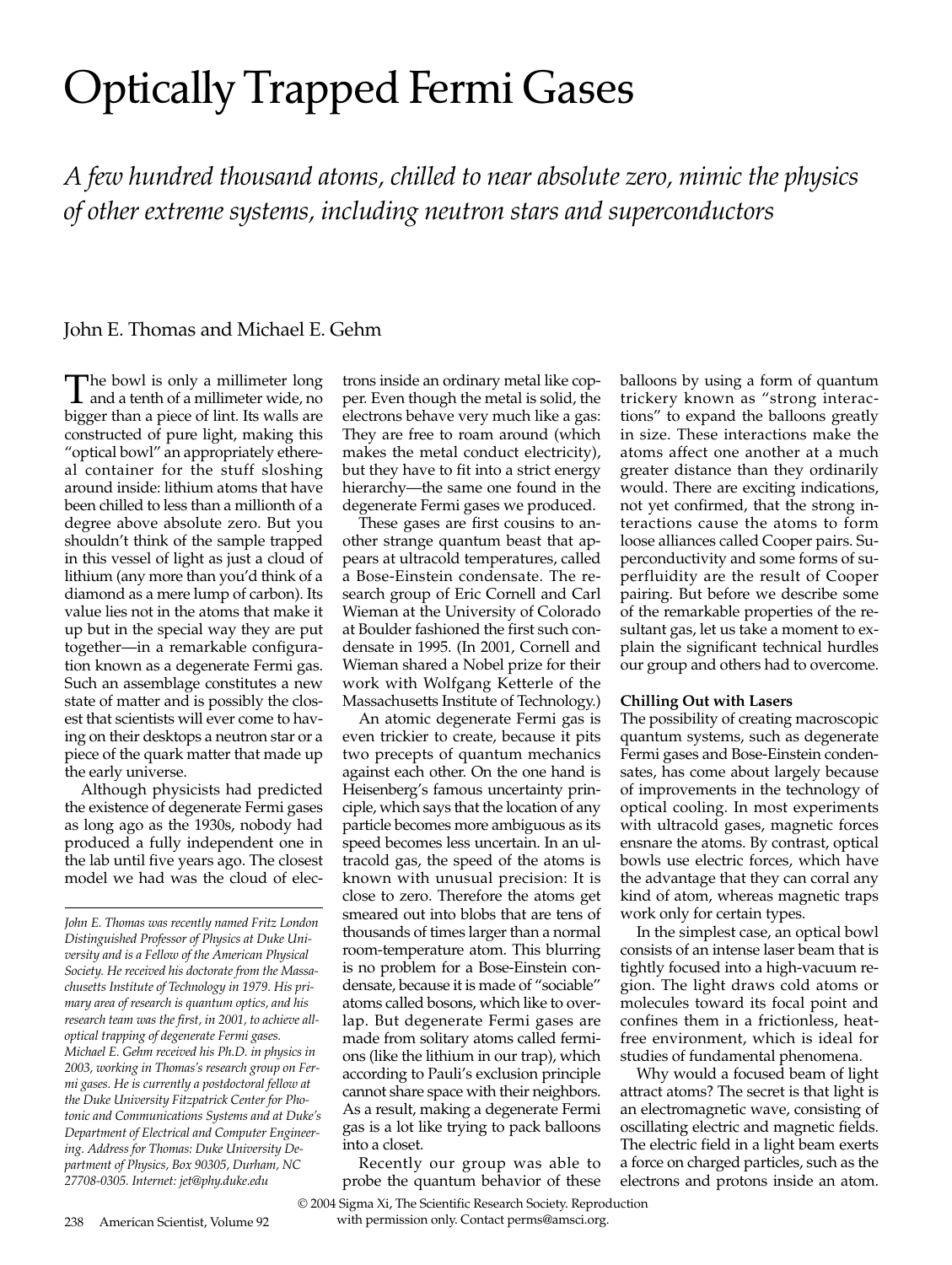

**Figure 1. Experiments with ultracold Fermi gases help to illuminate the physics of various extreme systems, including the interior of neutron stars, such as the one left over from the supernova explosion that created the Crab Nebula** *(above)***. Neutron stars are prevented from collapsing into black holes by virtue of "Fermi pressure," a consequence of the Pauli exclusion principle of quantum physics. (Image courtesy of the European Southern Observatory.)**

An atom, however, has an equal number of electrons and protons, and thus is electrically neutral. A force nonetheless arises**,** for a somewhat subtle reason: the field gradient.

If, for example, the electric field points upward and toward the focus of the beam, a positively charged nucleus in an atom below the beam will be pulled upward, and the negatively charged electron cloud will be pushed downward. The nucleus, being closer to the focus of the beam where the electric field is larger, then experiences an attraction that is slightly stronger than the repulsion the electron cloud feels, and so there is a net upward force on the atom. If the situation were reversed, with the electric field pointing away from the beam, the nucleus would move farther away, and the electron

www.americanscientist.org 2004 May–June 239 with permission only. Contact perms@amsci.org. © 2004 Sigma Xi, The Scientific Research Society. Reproduction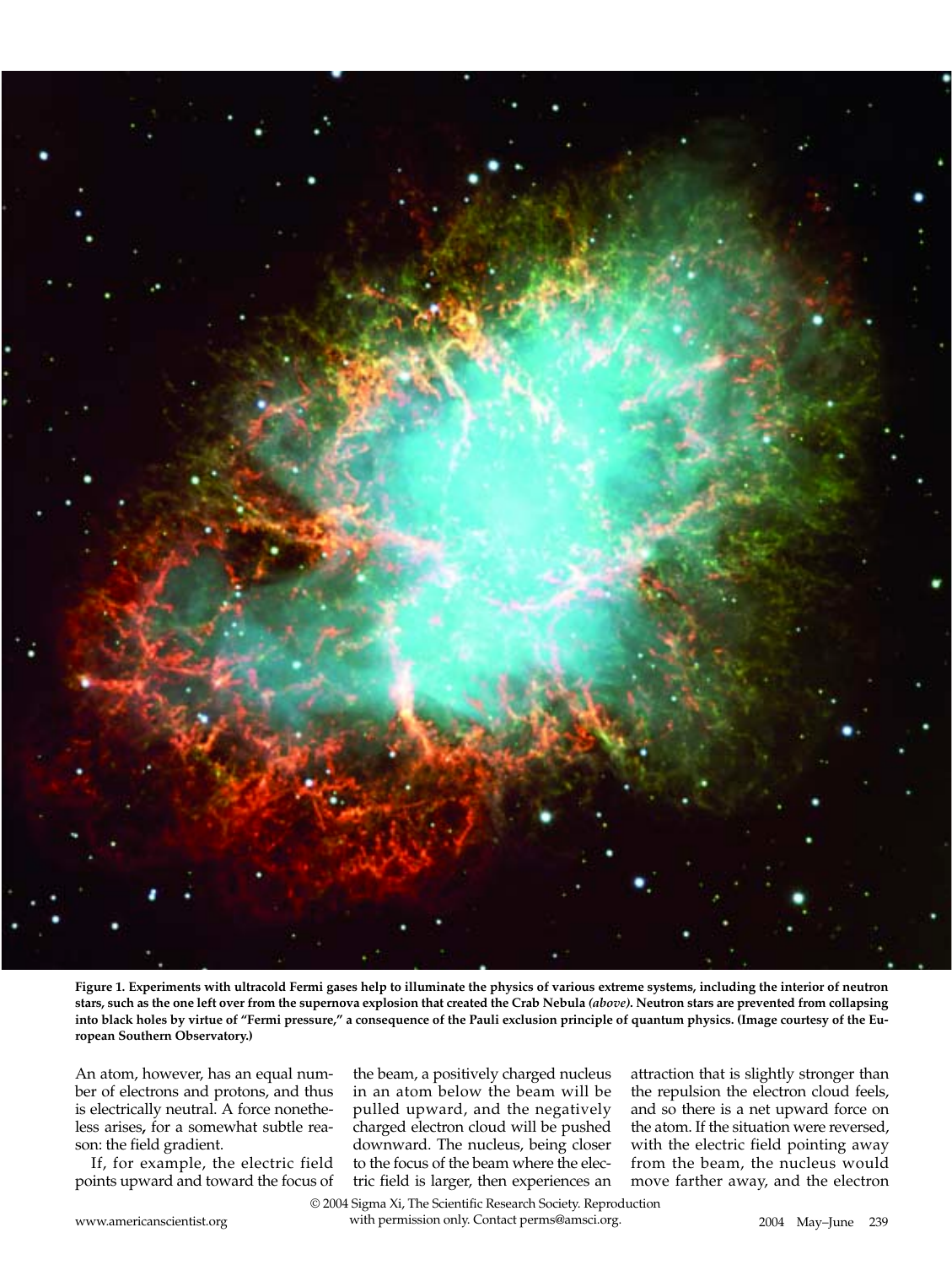

**Figure 2. Trapping neutral atoms in a cold, rarefied gas** *(orange cloud)* **can be accomplished using an "optical bowl," an intense laser** *(blue)* **that draws the atoms into the focus of the beam. The oscillating electric field of the laser causes the positively charged nucleus and the negatively charged electrons of each atom to become slightly separated. Because the electric field** *(black arrows)* **is greatest near the focus, the force on the positive side of an atom is not completely balanced by the opposing force on the negative side. Below the beam, for example, the upward force exerted on the top of an atom slightly exceeds the downward force on the bottom. Similarly, above the beam the downward force exerted on the bottom of an atom exceeds the upward force on the top. Thus in either case a net force arises** *(purple arrows)***, pulling the atoms inward.**

cloud would move closer. The net force would once again be toward the focus. For reasons that are too complicated to explain here, the same phenomenon holds for atoms on the axis of the beam, but located in front of or behind the focus. Thus, whichever direction the electric field points, the atom always gets pulled gently inward.

The key word here is "gently." At room temperature, or even well below, the random thermal movements of an atom will always overcome the feeble tug of the laser. Therefore, to capture atoms in an optical bowl, one has to use a very intense laser and make the atoms very cold, so they do not move too rapidly. The carbon dioxide laser in our experiments has an intensity at its focal point of 2 million watts per square centimeter, more than enough to cut through steel. Even at this intensity, the optical bowl is only deep enough to confine an atom whose initial temperature is less than a thousandth of a degree above absolute zero. (Technically, individual atoms do not have a temperature *per se*. However, it's easy enough to convert the kinetic energy of an atom to a temperature equivalent, and this operation tells you how cold a gas must be to stay in the optical bowl.)

Because the atoms have to be very cold already for us to capture them with a laser beam, setting up the optical bowl is the second part of our three-step protocol. First, we cool several hundred million lithium atoms down to about 150 millionths of a degree above absolute zero, using a now-standard strategy called a magneto-optical trap.

This device uses six red laser beams, arranged in three orthogonal pairs**.** Each of the pairs of beams slows the lithium atoms in a single direction by cleverly exploiting the Doppler effect. From the perspective of a moving atom, the laser beam that propagates in the opposite direction seems to shift to a higher frequency, and the atom will see this as an increased "headwind." At the same time, the laser beam that travels in the same direction as the atom will shift to a lower frequency and create a reduced "tailwind." Because the effect increases with the velocity of the atom, one can think of the laser light as exerting a viscous force. This is why one of the inventors of the magneto-optical trap, the Nobel laureate Steven Chu of Stanford University, coined the very appropriate nickname *optical molasses*.

Without the "molasses," an atom passing into our optical bowl would shoot right out again, like a marble dropped into a teacup from a considerable height. Having a magneto-optical trap is like filling the cup with honey first—the marble comes nearly to rest at the bottom of the bowl. Thus, we

should be able to turn off the molasses after loading, and retain the atoms in the optical bowl for a very long time.

Or so the theory goes. In practice, optical bowls did not work as expected until the late '90s, when our group figured out what had been vexing them. The problem was that the atoms in an optical bowl slosh back and forth at a certain characteristic frequency: in our experiments, 6,600 times per second in the short direction and 230 times per second in the long direction. (The second frequency is lower because the attraction to the center of the optical bowl is weaker in the axial direction.) The lasers then in use were not steady, and in particular they had an intensity fluctuation at twice the frequency of the atoms in the trap.

To see the problem this causes, imagine an atom oscillating from side to side, with the walls of the bowl vibrating in and out. The atom gets a push from the inward-moving side of the bowl. By the time this atom reaches the other side (after one half of its period of oscillation), it encounters the opposite wall of the bowl, which by this time is again moving inward. So the atom gets a push from that side. Over and over the sides of the bowl keep shoving the atom back and forth, pumping it right out of the bowl in a few seconds.

We overcame this problem in 1999 using a custom-built laser designed to operate without jittering so much in intensity. With it, we succeeded in trapping atoms for five minutes, hundreds of times longer than with previous optical bowls. Since then, we have replaced that laser with a more powerful and extremely stable commercial unit, and we can now keep the atoms contained for almost seven minutes.

After we confine the atoms in the bowl, they are still not cold enough for quantum effects to take over. For that, they need to be chilled even more using the third and final step, called evaporative cooling. There is nothing fancy about this stage; it is inspired by the way a hot bowl of soup cools. When two atoms collide, occasionally they can pool their energy, and one of them can gain enough oomph to escape the trap or "evaporate." The other one slows down. It then hits the other atoms in the trap, cooling them, and the process continues. Eventually the atoms get so cold that even two of them together do not have enough en-

© 2004 Sigma Xi, The Scientific Research Society. Reproduction with permission only. Contact perms@amsci.org.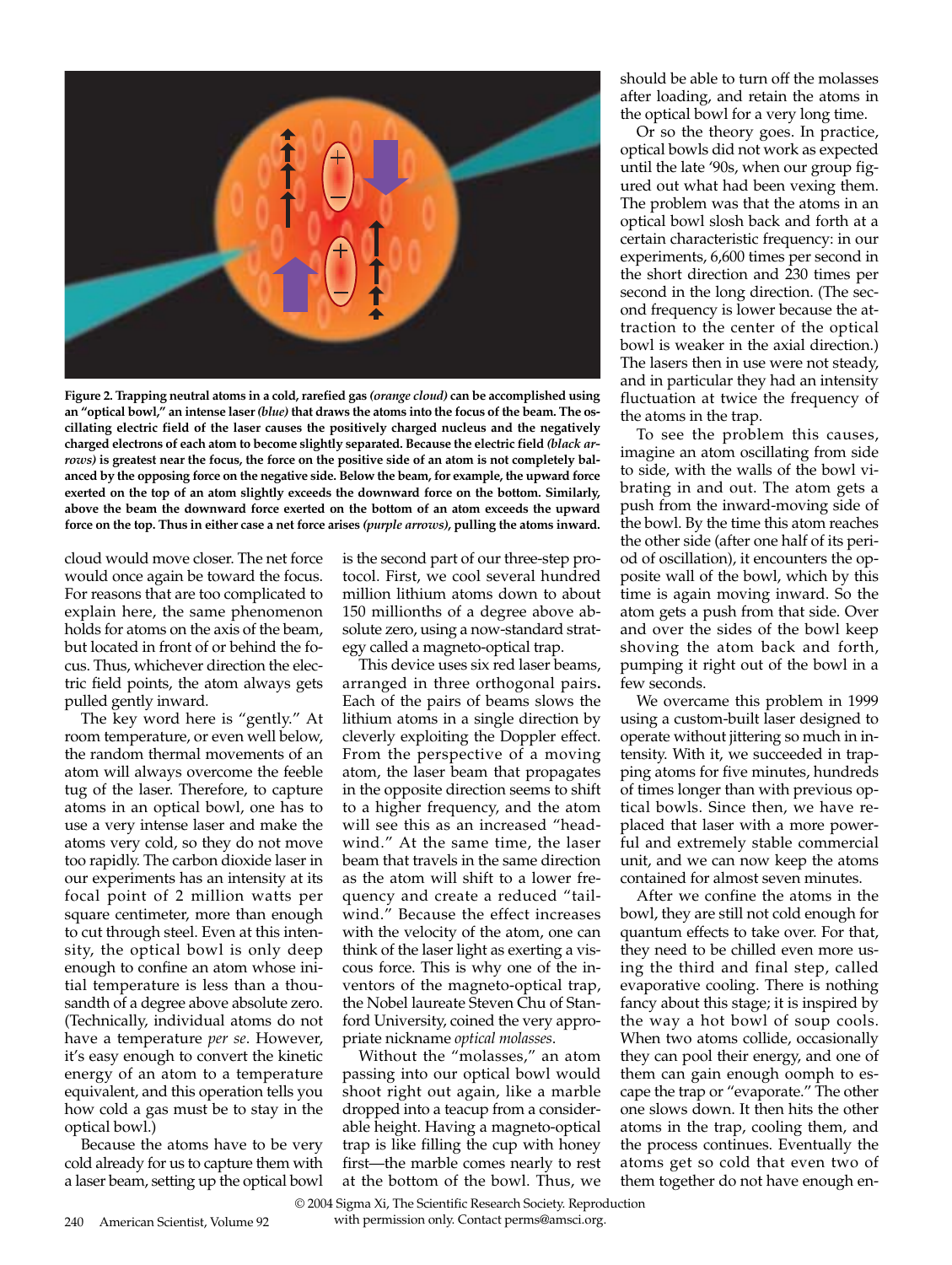ergy for one of them to leave. At this point no more evaporation can take place, and the cooling stagnates. To overcome this problem, we slowly lower the intensity of the trapping laser beam—in effect, lowering the "lip" of the optical bowl—so that some of the warmer atoms can escape. We lose about two-thirds of the atoms in this way, but the remaining ones become cold enough to form a degenerate Fermi gas.

## **Quantum Effects**

According to quantum mechanics, all matter exhibits both particle-like and wavelike properties. When a particle, such as an electron or even a whole atom, is considered as a wave, it is said to have a "de Broglie wavelength," which determines the effective "size" of the particle. The de Broglie wavelength varies inversely with momentum. Increasing the momentum, as in a particle accelerator, makes the wavelength of the particle very small. (This is why physicists use accelerators to probe very tiny features within an atom—such as its electrons, protons and neutrons.) When the momentum is very small, as in our optical trap, the atom spreads out like a balloon. At these extremely low temperatures, the balloon is about a micrometer in diam-

**Figure 3. Formation and study of a degenerate Fermi gas begins with a cloud of lithium atoms, which are slowed by the six inwarddirected laser beams of a magneto-optical trap** *(red at top)***, a device that is said to create an "optical molasses***."* **(The ringlike arrows indicate the flow of current in an adjacent pair of coils, which generates a magnetic field.) Once these atoms are cooled to 150 millionths of a degree above absolute zero, they can be confined in the "optical bowl" created by a single focused laser beam** *(blue)***. Because the restoring force perpendicular to the beam is greater than along the beam, the bowl produces a cigar-shaped cloud of atoms** *(center).* **Gradually decreasing the intensity of this beam allows some of the atoms to escape, cooling those that remain, which eventually reach 50 billionths of a degree above zero. At this temperature the gas becomes degenerate, a highly organized state that acts somewhat like a single "mega-atom." The authors study this phenomenon by turning off the laser that forms the optical bowl, allowing the cloud to expand. They obtain a sequence of pictures of the evolving cloud using short pulses of laser light** *(yellow at bottom)***, which pass through the gas before being projected onto an imaging device** *(green)***. The behavior of the cloud as it expands preserves a "memory" of its time as a degenerate Fermi gas.**



www.americanscientist.org 2004 May–June 241 with permission only. Contact perms@amsci.org. © 2004 Sigma Xi, The Scientific Research Society. Reproduction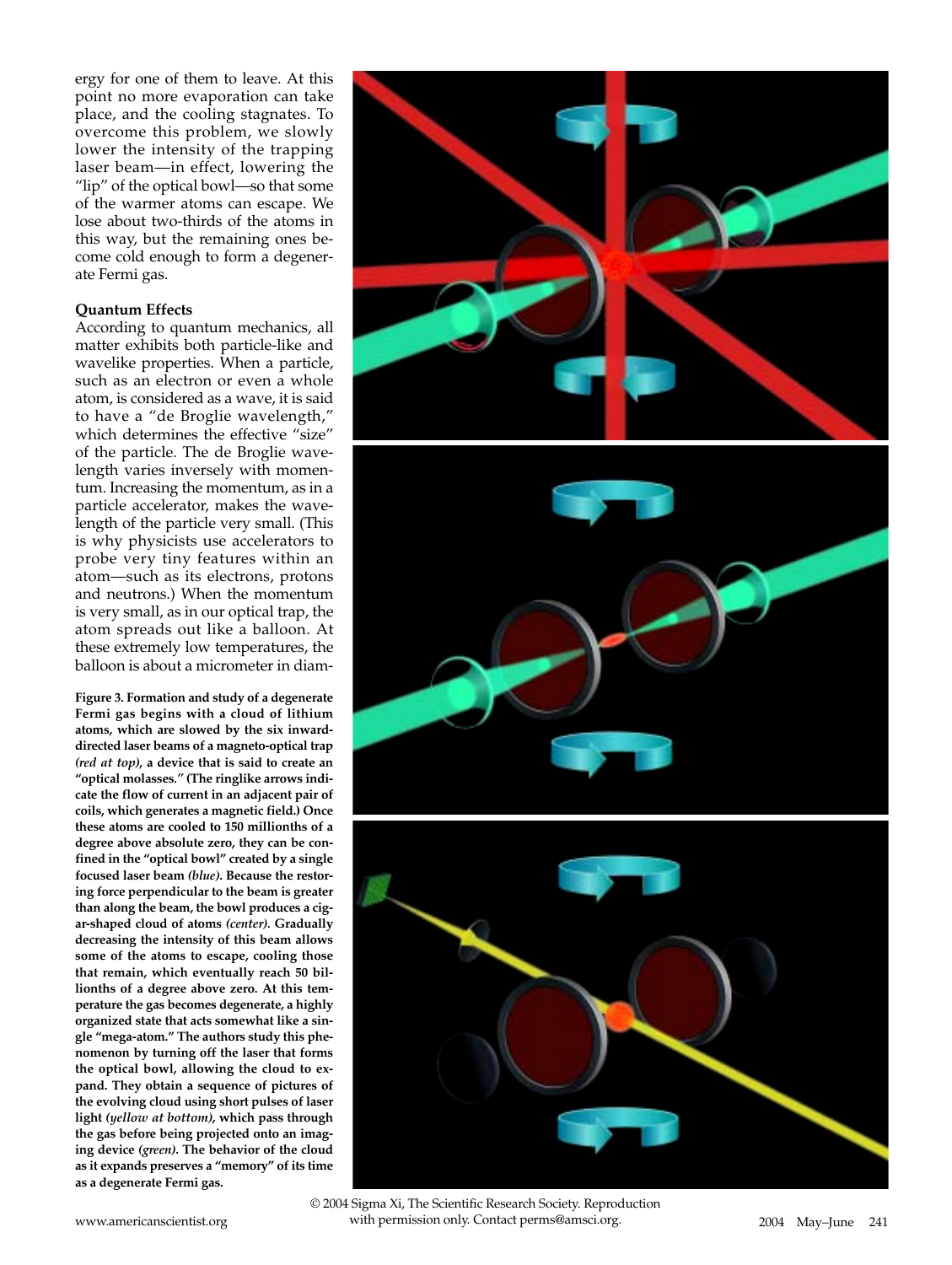

**Figure 4. All atoms in a Bose-Einstein condensate attain the same energy level, the lowest one available** *(left),* **whereas only two atoms (with opposite nuclear spin) can share one energy level in a degenerate Fermi gas** *(right)***. As a result, the atoms in such a gas occupy a series of increasing energy levels, up to a level that corresponds to the Fermi temperature of the gas. The higher the energy level of an atom, the broader its oscillatory motion within the trap.**



**Figure 5. Feshbach resonance changes the behavior of a degenerate Fermi gas. This phenomenon causes the distance at which the atoms influence one another—their "scattering length"—to increase dramatically when a magnetic field of a particular strength is applied** *(top)***. (A positive** scattering length corresponds to repulsion; negative to attraction.) In the case of <sup>6</sup>Li atoms, Fesh**bach resonance takes place at 85 millitesla. In a weaker magnetic field, a molecule has a lower energy than a pair of free atoms. In a stronger field, free atoms are energetically favored** *(bottom)***. Near resonance, free atoms and those bound in a molecule act similarly, which accounts for the**

eter—a length that is large enough to resolve with a good microscope.

When the de Broglie wavelength gets large enough, the balloons start to touch one another and then try to overlap. At that point, the gas is called "degenerate," and its behavior starts to be governed by quantum rules rather than the rules of classical physics.

#### **Yin and Yang**

Since the 1930s, physicists have realized that quantum particles fall into two categories: bosons and fermions. Identical bosons are gregarious particles, preferring to occupy the same energy states as their neighbors. Photons (particles of light) behave this way, for example in lasers, where photons of a certain energy stimulate atoms to release more photons of the same energy.

The particles that make up ordinary matter—protons, neutrons and electrons—are fermions, and they behave quite differently. As the physicists Enrico Fermi and P. A. M. Dirac discovered, these particles are introverts. Two fermions with the same "spin" cannot be at the same energy level and occupy the same region of space. (The spin of a particle has to do with the way it lines up in a magnetic field. It comes in two varieties: spin up and spin down.) This behavior, too, has major consequences in everyday life. It explains the periodic table. The second row of the periodic table, for instance, has eight elements because the second electron shell has slots for eight electrons. Two electrons can never share the same slot, because they are fermions.

Larger composite particles, such as atoms or molecules, act like fermions if they are made of an odd number of fermions, and like bosons if they are made up of an even number. Thus lithium-6, with 3 protons, 3 neutrons and 3 electrons, is a composite fermion, whereas lithium-7, with one more neutron, is a composite boson. At ordinary temperatures the two isotopes have identical chemical properties, but at supercold temperatures, their different quantum personalities emerge.

When a gas of composite bosons, say one made up of lithium-7, is chilled in an optical bowl, a sudden transition occurs at the onset of degeneracy (the "transition temperature"). Suddenly the gas changes from a classical one, with the atoms in various energy states, to one in which they all have the same energy—the least that the container al-

© 2004 Sigma Xi, The Scientific Research Society. Reproduction with permission only. Contact perms@amsci.org.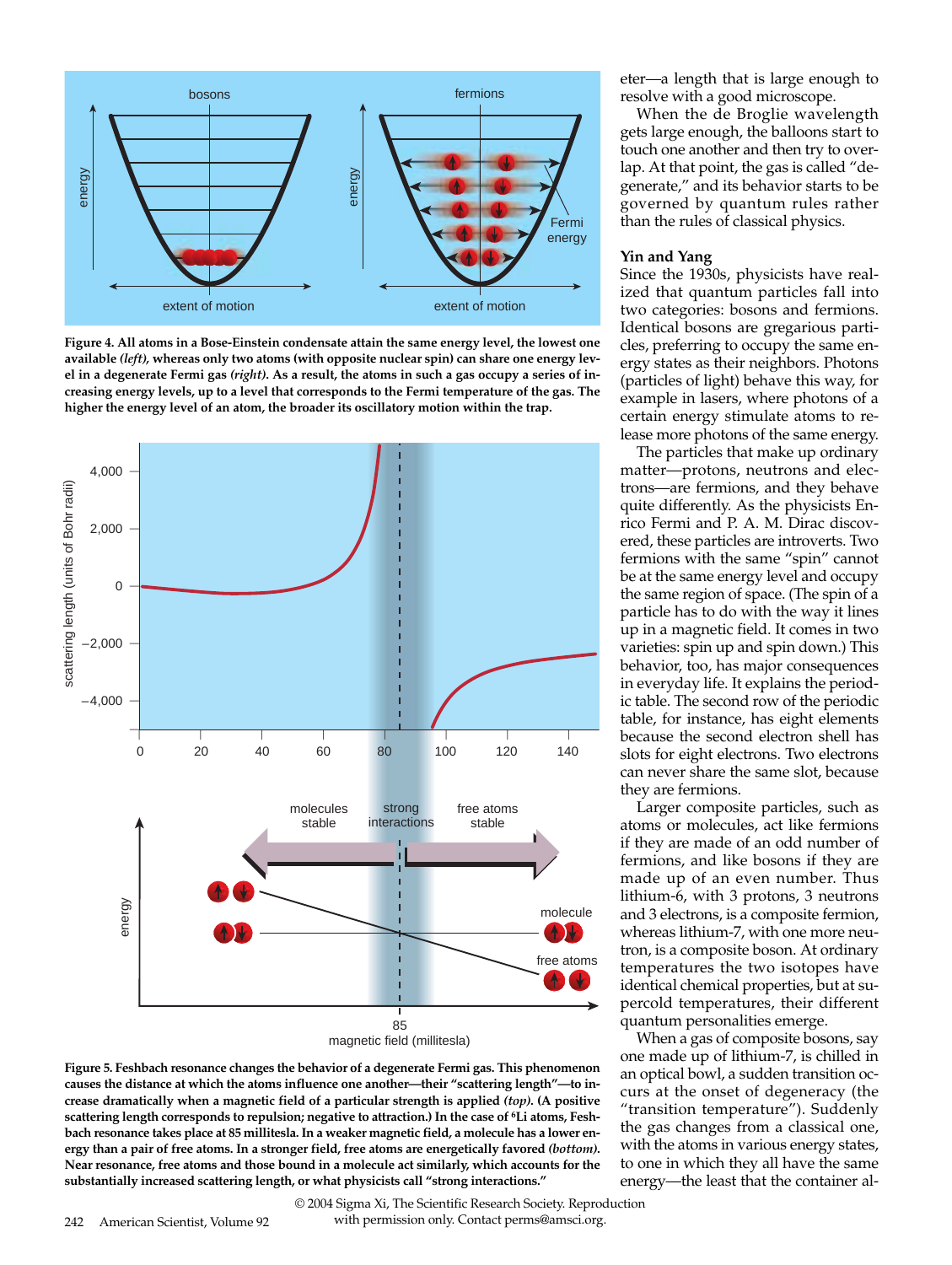lows. That is, all of the atoms oscillate with the lowest energy and the longest wavelength possible. They vibrate in unison, like a single mega-atom. This is a Bose-Einstein condensate.

When a gas of composite fermions, say one made up of lithium-6, is cooled to the transition temperature (called the "Fermi temperature" for fermions), a different transition takes place: The atoms begin to arrange themselves in an orderly fashion, two in the lowest energy state allowed, two in the next lowest, and so on—just as the electrons in a regular atom do. The result is a degenerate Fermi gas, which might be thought of as a different kind of mega-atom.

Soon after Cornell and Wieman created the first Bose-Einstein condensate, investigators began trying to produce the first degenerate Fermi gas of atoms. (Recall that degenerate Fermi gases made of electrons already existed, in any metallic conductor.) In 1999, Deborah Jin of the University of Colorado succeeded with potassium-40, using a modified version of Cornell and Wieman's magnetic trapping techniques. Unfortunately, Jin's method does not apply to all atoms, and it took other groups a longer time to develop more general techniques. In 2001 Randy Hulet's group at Rice University, Christophe Salomon's at École normale supérieure, and Ketterle's at MIT achieved success using magnetically trapped bosons to cool fermions contained in the same trap. Hulet and Salomon showed that fermionic lithium-6 gas occupies a much larger volume than bosonic lithium-7. This difference makes sense, because the fermions are forced to adopt many different energy levels—and some thus must move in orbits of large radius, whereas the bosons all crowd into the lowest energy state and have a small radius of motion.

At the same time, our group at Duke also managed to produce degenerate Fermi gases colder than onetenth of the Fermi temperature, using all-optical cooling methods. These highly degenerate Fermi gases are quite stable, and they exhibit spectacular properties when we introduce the "strong interactions" that we mentioned in the introduction.

#### **The Magic of Strong Interactions**

In an ordinary gas, collisions between atoms are quite rare and short-lived, and hence any particular atom is not af-



**Figure 6. Strongly interacting Fermi gases behave very differently from normal gases when they expand. In an ordinary gas, the atoms interact very rarely after they are released from a compressed state. In the Fermi gas, the atoms oscillate inside "quantum balloons," which expand along with the atomic spacing. Therefore the atoms continue to exert Fermi pressure on one another, an interaction that operates over comparatively large distances.**

fected very much by its neighbors. This is not the case in a strongly interacting degenerate Fermi gas, where the atoms jostle against one another and exist in a more or less constant state of collision.

"Collision" is perhaps too violent a word for this kind of behavior, so quantum physicists usually employ the more neutral term "interaction." But one should not confuse these very long-distance interactions with classical forces. An interaction arises when two particles literally try to share the same real estate and either do it amicably (as in the case of bosons) or fight over it (as in the case of fermions). The distance at which the particles first start to "notice" one another is called the scattering length, and an interaction is said to be *strong* if it has a large scattering length. In recent years, several groups have demonstrated the possibility of changing the scattering length—making it as large as desired, and even changing it from attractive to repulsive—by applying a magnetic field.

Why does this work? To begin with, we should explain that our degenerate Fermi gas really contains two populations of fermions, some with spin up and others with spin down. The prohibition on sharing the same space does not apply to two fermions with opposite spin. Normally lithium-6 atoms with opposite spin barely notice each other, and so their scattering length is near zero.

When we turn on a magnetic field, it changes the internal magnetic energy of an atom, which behaves like a bar magnet. When the total energy of an opposite-spin pair of atoms matches that of a two-atom molecule, they can interact very strongly. In a sense, the magnetic field fools the atoms into thinking they are in a molecule. The phenomenon is called a "Feshbach resonance," after the late MIT physicist Herman Feshbach, who first predicted it. When the magnetic field is tuned correctly, the atoms can notice each other at what is, in atomic terms, an incredibly long distance.

How long, exactly? One limitation is the de Broglie wavelength; if two atoms are farther apart than the de Broglie wavelength, they will be obliv-



**Figure 7. Theory predicts that strongly interacting Fermi gases should expand anisotropically after release from an optical trap. Because pressure falls off most abruptly radially outward from the axis of the elongate cloud, the gas expands more rapidly in this direction than along the axis** *(black arrows).* **The gas thus changes shape over time, shifting from cigar** *(left)* **to bulging pumpkin** *(right).* **The presence or absence of such shape-changing expansion can serve as a litmus test for strong interactions—and perhaps for superfluidity.**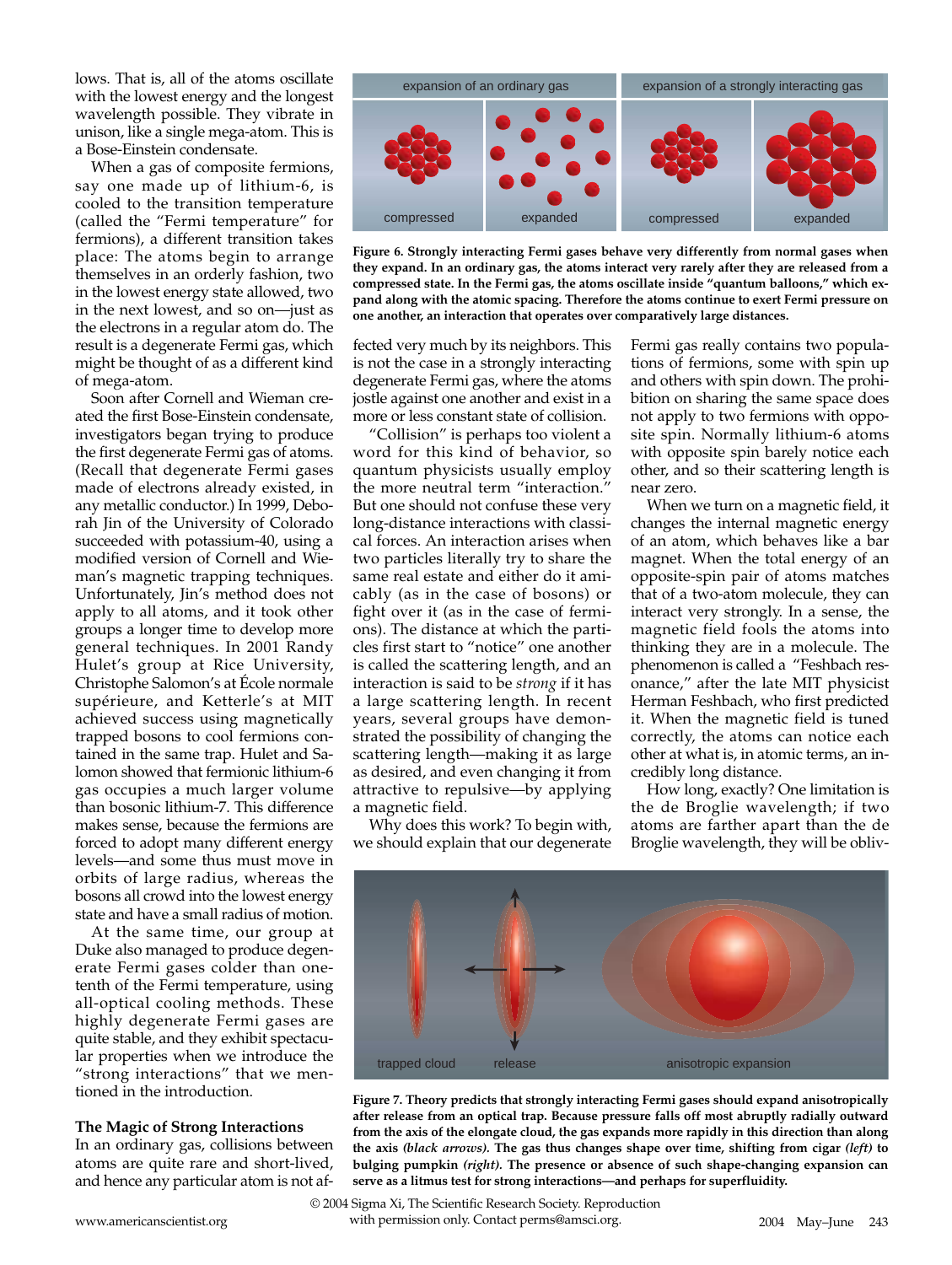

**Figure 8**. **Experimental data confirm the anisotropic expansion of a cloud of 6Li atoms. Sequential images capture the change in shape and density of the gas cloud as it warms. The gas remains degenerate, and strongly interacting, for about 400 microseconds after release (shown in the first three frames). After 400 microseconds, the high initial velocity of the atoms causes the cloud to continue changing shape in the same manner, although the atoms are no longer strongly interacting. Quantitative measurements derived from these images show that the atoms spread out much more rapidly transverse to the axis of the cloud** *(left graph)* **than along it** *(right graph).*

ious of each other for sure, like two balloons that pass by each other. So in any Fermi gas, the scattering length can be no larger than the de Broglie wavelength, which in turn can be no bigger than the spacing between particles (because otherwise some of the same-spin fermions would overlap).

But at supercold temperatures, the de Broglie wavelength grows until it matches the spacing between atoms. Also, when the magnetic field is suitably arranged, the Feshbach resonance makes the scattering length increase to its maximum possible value: the de-Broglie wavelength. So when we combine cold temperature with a precisely tuned magnetic field, the scattering length, the de Broglie wavelength and the interparticle spacing are all the same.

Our group was the first to observe a remarkable thing that happens when you prepare such a gas and then remove the container by turning off the optical bowl. Initially, the trapped atomic gas has the shape of the optical bowl—a long, narrow cigar. When the atoms are released, the atomic gas expands rapidly in the narrow (radial) direction of the cigar, while standing nearly still in the long (axial) direction! This is a consequence of the pressure forces on the gas: Each small part of the gas is pushed out by the pressure behind it and inward by the pressure in front of it. That is, the pressure gradient determines the outward force, which is largest in the narrow directions of the cigar. In an ordinary gas, the atoms would soon stop pressing against one another as they escaped. But in our strongly interacting Fermi gas, the atoms themselves (really their quantum "balloons") keep expanding to match the spacing between them, and the pressure gradient does not go away for a long time. The metamorphosis continues even after the gas stops interacting, because the radial velocity of the atoms continues to be greater than the axial velocity as the atoms coast freely. Then, the cloud continues to expand much more rapidly in the radial direction than it does lengthwise, so it visibly changes shape, from a "cigar" to a "pancake."

With the strong interactions, degenerate Fermi gases also exhibit what physicists call *universal behavior*, becoming a model for many other natural physical systems. In other words, any strongly interacting Fermi system (any system in which scattering length equals interparticle spacing) should act in like ways. It does not matter whether the fermions are atoms, electrons, quarks or something else. The way these systems interact in bulk will always be similar. That is why the degenerate Fermi gas in our laboratory can become a table-top tool to test the latest

theories of quark matter or neutron stars. Indeed, the remarkable shapeshifting behavior we observe is similar to the dynamical behavior predicted recently for a quark-gluon plasma.

As another example, we have done experiments to determine the "net interaction energy" in a strongly interacting Fermi gas, which is simply the total energy of attraction or repulsion of a given particle to all other particles near enough to interact with it. In a universal system, one can show that this quantity is proportional to the average kinetic energy of the constituent particles.

The constant of proportionality, denoted beta, has important consequences for the mechanical stability of such a system. The kinetic energy gives rise to an effective repulsion between the interacting fermions, which is known as the Fermi pressure. This pressure tends to keep fermions apart and is responsible for the stability of neutron stars against gravitational collapse and for the mechanical stability of our trapped gas. However, the net interaction energy also provides a pressure, which can be inward or outward, depending on the sign of the proportionality constant. If beta were less than –1, the inward pressure due to the interaction energy would exceed the outward Fermi pressure, and the system would collapse.

© 2004 Sigma Xi, The Scientific Research Society. Reproduction with permission only. Contact perms@amsci.org.